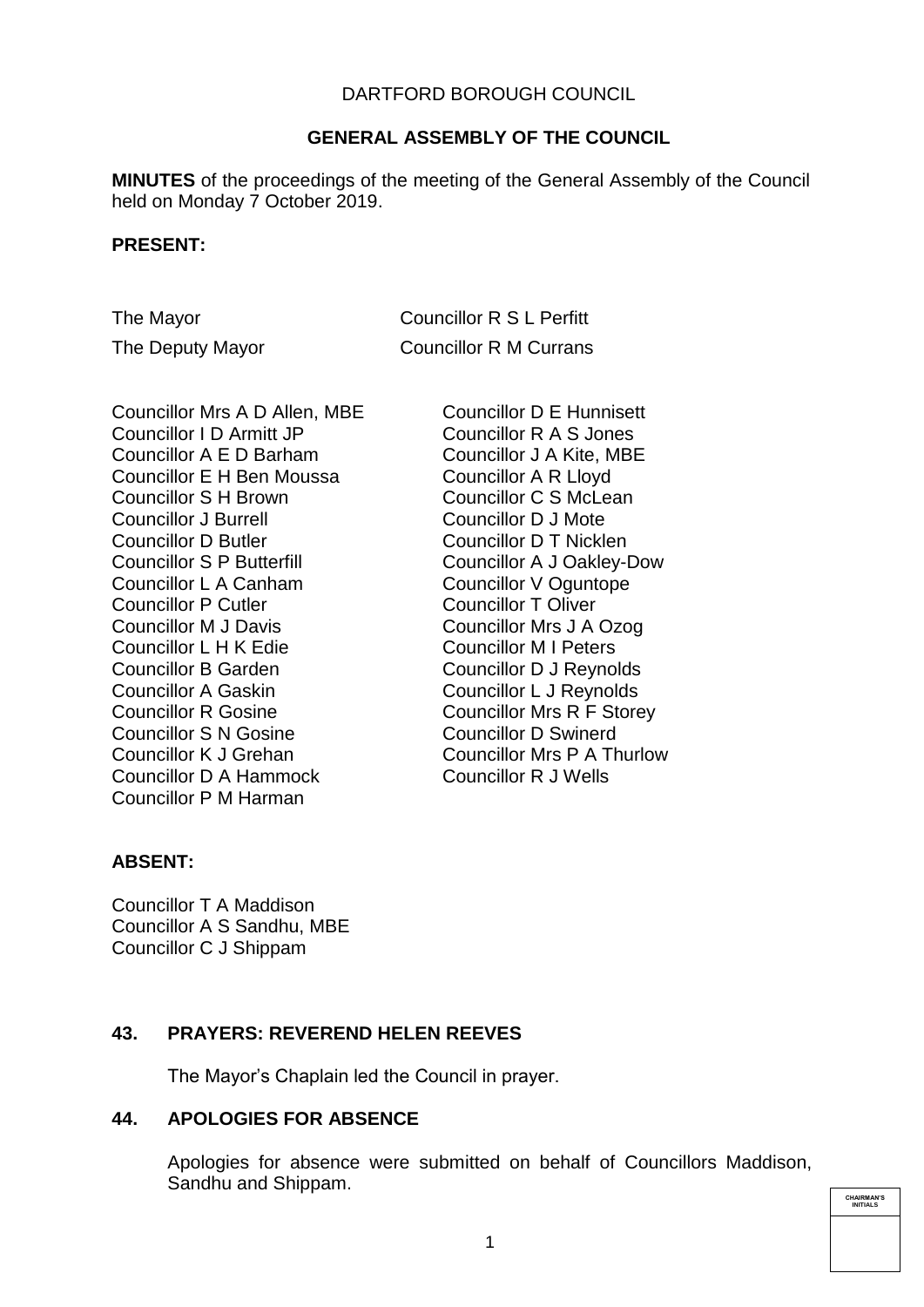# **45. DECLARATIONS OF INTEREST**

There were no declarations of interests.

## **46. MINUTES**

#### RESOLVED:

That the minutes of the meeting of the General Assembly of the Council held on 15 July 2019 be confirmed as an accurate record.

### **47. MAYOR'S ANNOUNCEMENTS**

The Mayor announced that he had attended a number of functions in recent weeks including an event at Castle Hill Community Centre organised by the Kent Telugu Community on 5<sup>th</sup> October where he had been presented with a trophy which was now on display in the Mayor's Parlour.

### **48. LEADER'S ANNOUNCEMENTS**

The Leader of the Council made the following announcements:

# **Public Consultation on Urgent Care Services**

The Leader of the Council advised Members that a consultation document from the Dartford, Gravesham and Swanley Clinical Commissioning Group on options for improving NHS urgent care services across the CCG area had been placed in their pigeonholes. He encouraged Members to respond to the public consultation on these important services.

# **Festival of Light**

The Leader reminded Members that the Festval of Light would take place in Dartford on 18<sup>th</sup> October and said that this was a wonderful celebration of colour and lights which was particularly enjoyed by many children and encouraged Members to attend. He thanked Gurvinder Sandher, Artistic Director of Cohesion Plus and the Kent Equality Cohesion Council for their work in organising the event.

# **Forthcoming Councillor's Weddings**

The Leader of the Council congratulated Councillor Richard Wells on his forthcoming marriage to Katie on 19<sup>th</sup> October and Councillor David Butler on his marriage to Kallum on 26<sup>th</sup> October. He and Members of the Council wished both couples every future happiness.

# **49. QUESTIONS FROM POLITICAL GROUP LEADERS**

The following questions were submitted by the Shadow Leader of the Council:

#### *Question 1*

*Residents have conveyed their deep concerns on how the situation of a no deal Brexit would impact on their lives. Dartford Borough Council have been*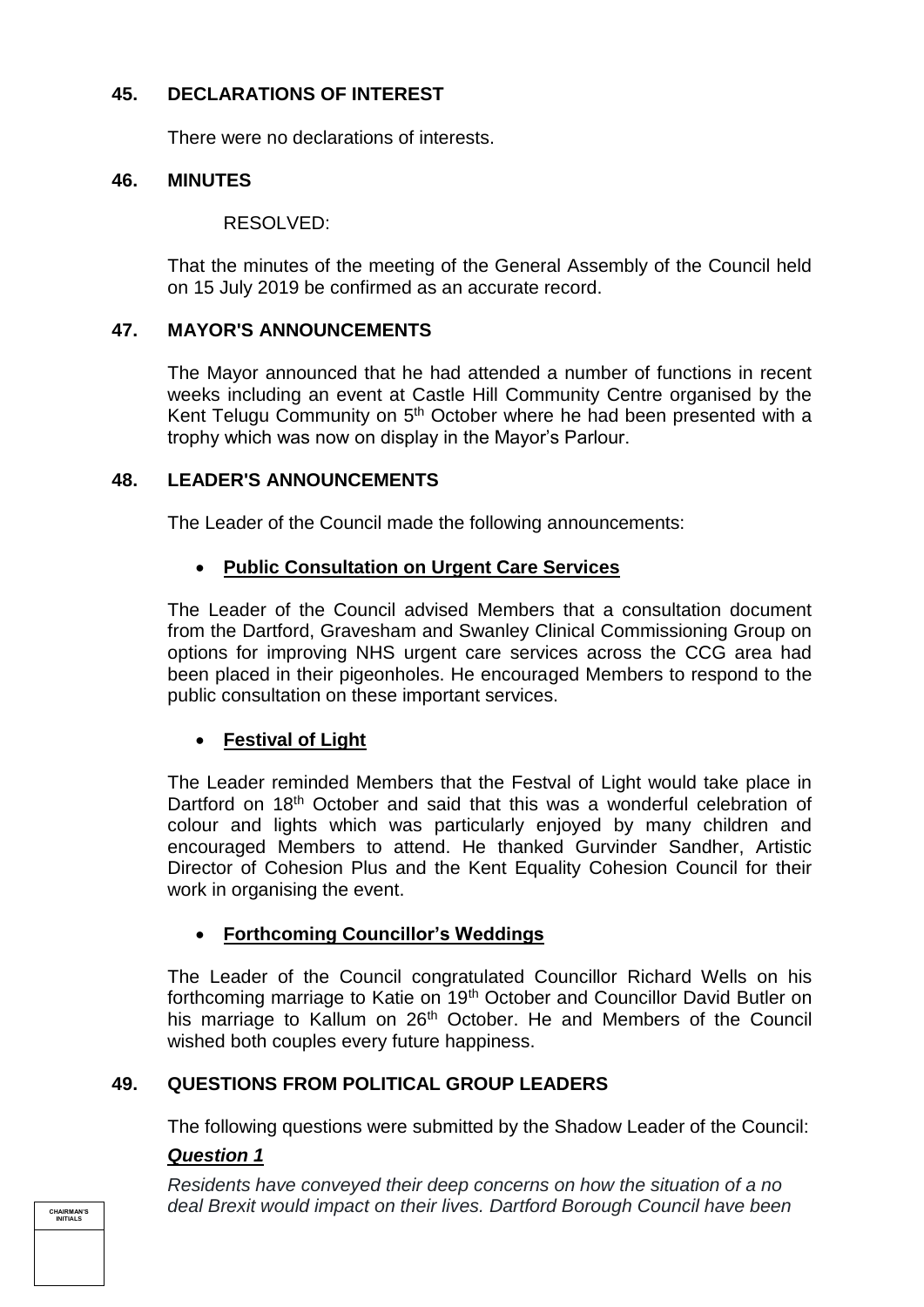# MONDAY 7 OCTOBER 2019

*given £150,000 to spend if this eventuality occurs. In order for the council to be transparent and provide reassurance, how will this be used?*

# *Question 2*

*What are DBC's contingency plans for a no deal Brexit?*

# *Question 3*

*As many councils celebrate the 31st Black History Month with events, monuments and educational opportunities etc, will DBC take this opportunity next year to also celebrate Black History month and celebrate the BAME residents who also put Dartford on the map such as Adam Gemili?*

In accordance with Standing Order 14 the questions and answers, including any supplementary questions and answers, are recorded in a book kept for this purpose in the Members' Area.

# **50. MOTIONS**

Councillor K J Grehan moved the following motion of which she had given notice in accordance with Standing Order 10:

'That this Council notes:

- That analysis of the 2018 Local Election results by the Fawcett Society found that only 34% of councillors in England are women, up 1% since 2017;
- Of the seats that were up for election in 2018, 38% went to women, up just 3 percentage points on 2014 when these seats were last contested;
- That across England, Labour has improved its representation since seats were last up for grabs, with 45% women compared with 40% in 2014, Liberal Democrat representation up from 34% to 36% whilst the Conservative Party saw a fall from 31% to 29% in the share of its councillors who are female;
- That Dartford Borough Council currently consists of 15 women (35.7%) and 27 men (64.3%);
- That the role of a councillor should be open to all, regardless of their background, and that introducing a parental leave policy is a step towards encouraging a wider range of people to become councillors, and is also a step to encourage existing councillors who may want to start a family to remain as councillors;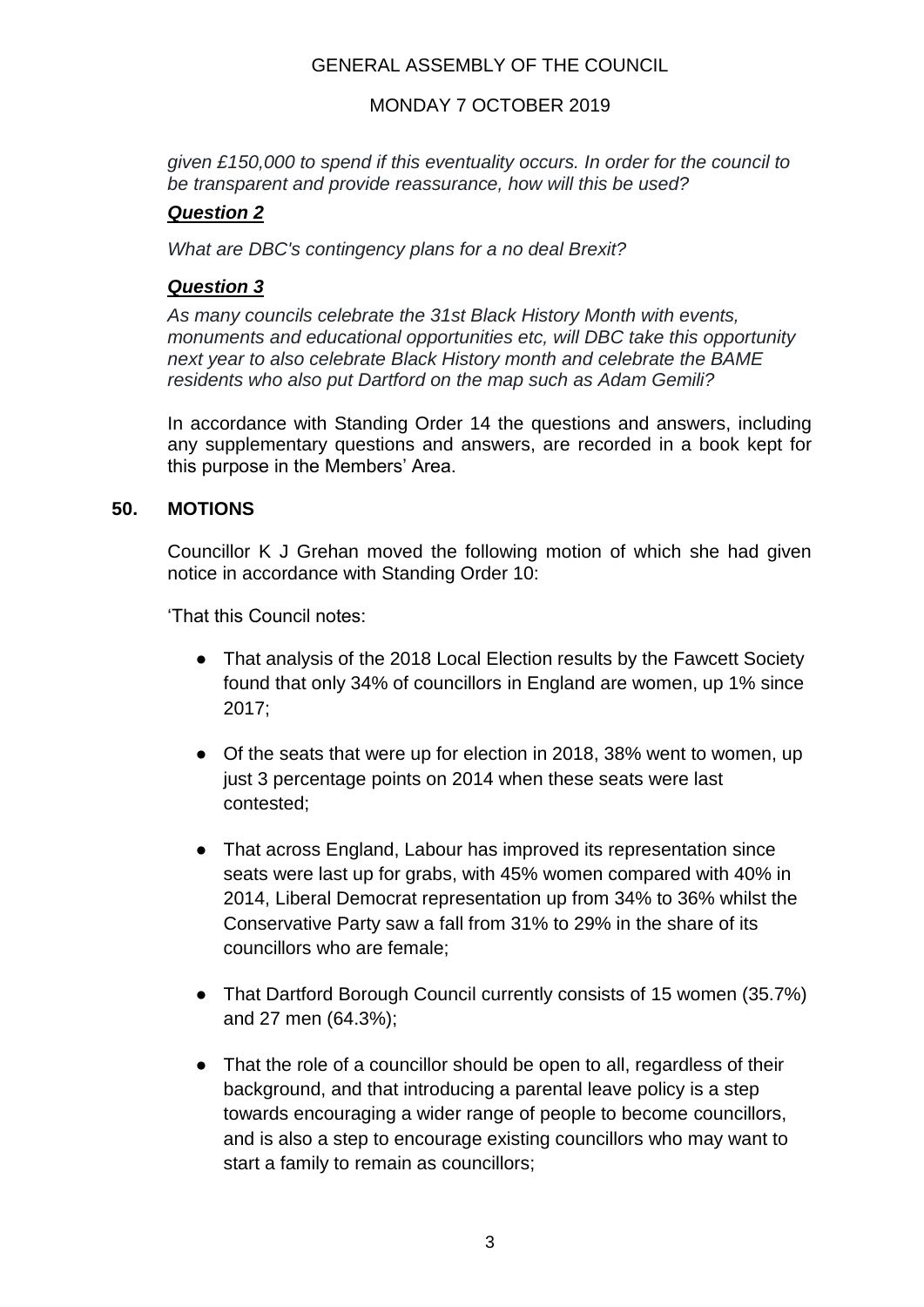- That parental leave must apply to parents regardless of their gender, and that it should also cover adoption leave to support those parents who choose to adopt; and
- That a parental leave policy will give certainty to councillors and councils alike when a councillor needs to take time off after the birth or adoption of a child, and the lack of parental leave would not be a deterrent to someone becoming a councillor.

That this Council resolves:

- To adopt the parental leave policy drafted by the LGA Labour Group's Women's Taskforce to give all councillors an entitlement to parental leave after giving birth or adopting; and
- To ensure that councillors with children and other caring commitments are supported as appropriate.'

In introducing the report Councillor Grehan stressed the importance of parental leave in encouraging more people to put themselves forward to be Councillors. At present only 37% of the Councillors in Dartford were women and the average age of Councillors across the country was 60. She said that Labour had worked hard to encourage more women to serve as Councillors and the LGA Labour Group's Women's Taskforce had developed a policy on parental leave that would provide assurance and certainties for those people contemplating parenthood or adoption. She said that whilst this could be considered by the Independent Remuneration Panel the Council could act decisively and without delay to adopt the policy now as 24 other local authorities had already done.

The motion was seconded by Councillor V Oguntope.

Councillor J A Kite MBE moved, that in accordance with Standing Order 10(6)(a) the motion should stand referred to the independent Remuneration Panel for consideration as part of its ongoing review of the Scheme of Members Allowances and other support. He stressed that it was the Council's practice that any change in remuneration would undergo a well-defined and orderly process of consideration and that it was not the Council's practice to agree such matters on an ad hoc basis which would result in chaotic and incoherent decision making. If the Council were to determine this issue it would send a bad message to the Independent Remuneration Panel and undermine the Panel's work. For these reasons he was proposing that this matter should be referred to the Panel which could then consider the matter and recommend accordingly when it reported back to the GAC in December.

Councillor S Gosine raised a point of order. He said that the Independent Remuneration Panel was purely an advisory panel and could not make policy,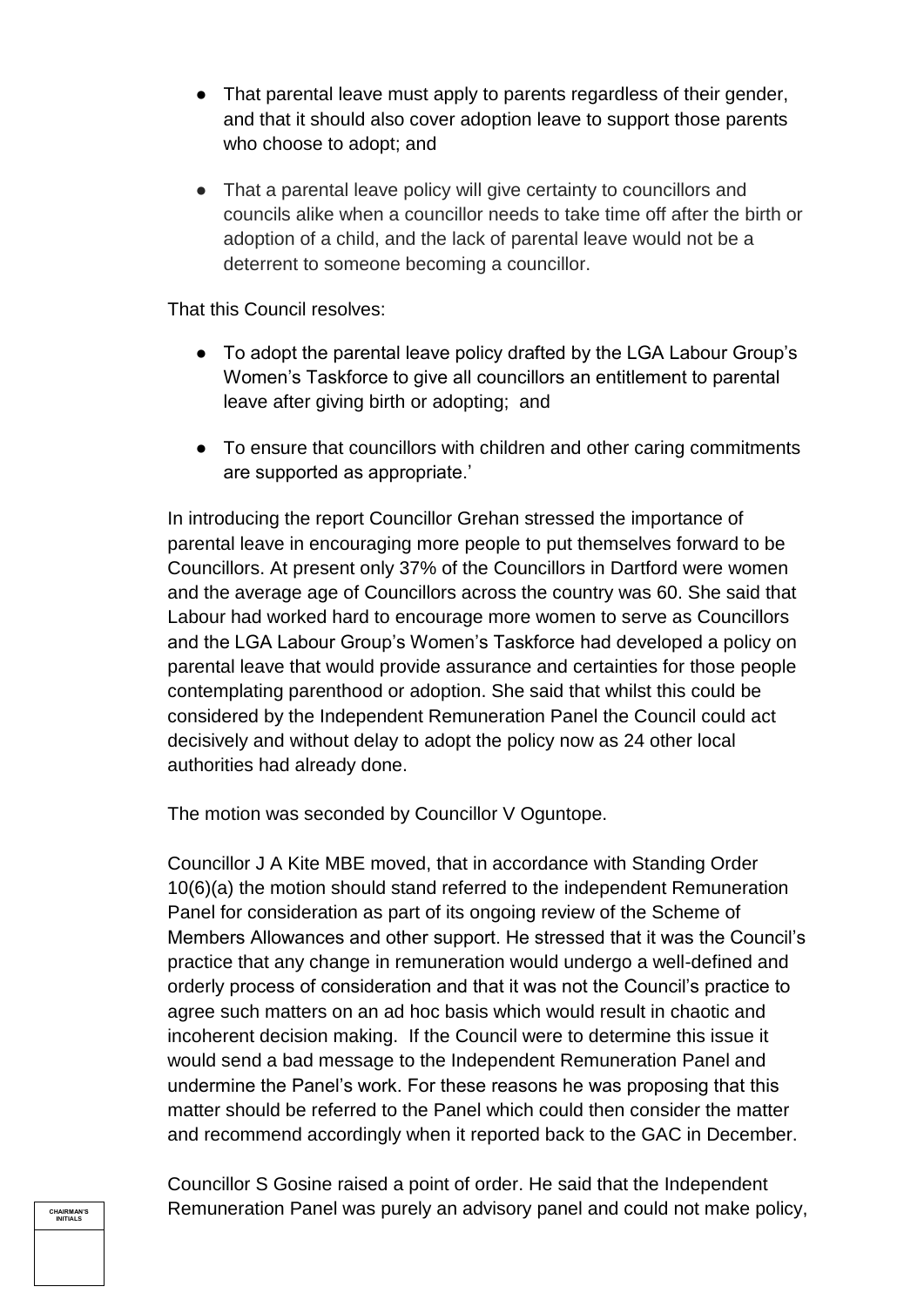# MONDAY 7 OCTOBER 2019

which was the remit of the General Assembly of the Council so he questioned whether this matter fell within the Panel's terms of reference. He also recalled that the last GAC meeting had created a new allowance for the Chairman of the Strategic Housing Board and that there seemed to be an inconsistency of approach.

The Strategic Director (Internal Services) advised that although the Independent Remuneration Panel primarily dealt with establishing the types and levels of allowances for Councillors it also had a clear wider remit in terms of recommending on other aspects of Member support and gathering evidence on 'the various roles and responsibilities of elected Members and the commitment of time and other resources involved' and 'the need to attract and retain elected Members of the highest calibre who are representative of the local population, particularly in terms of race, age and gender'. Both of the current recommendations contained in the motion were within the remit of the IRP. The point of order was therefore refuted.

The motion to refer the matter to the Independent Remuneration Panel was seconded by Councillor S Brown, put to the vote and carried.

### RESOLVED:

That the above motion proposed by Councillor K J Grehan and seconded by Councillor V Oguntope stands referred, without further discussion, to the Independent Remuneration Panel for consideration.

Councillor J A Kite MBE moved the following motion of which he had given notice in accordance with Standing Order 10:

'That this Council recognises the serious impact of climate change and accepts that rising global temperatures presents a clear and present threat to our world. We are facing a climate emergency.

The Council further recognises that all governments (national, regional and local) have a duty to act but feels that progress in Dartford should not be constrained by the actions of the slowest. Our town and its people have a part to play in securing a sustainable future and this Council must not only be a force for change in itself, but must inspire and encourage change in others.

It welcomes the Government's commitment to meet the Intergovernmental Panel on Climate Change target to cut greenhouse gas emissions to net zero by 2050 but feels that, locally, we should aspire to act faster, and go further, to embed multiple actions across our community and local economy. Some measures may be quicker to yield results than others but the Council aspires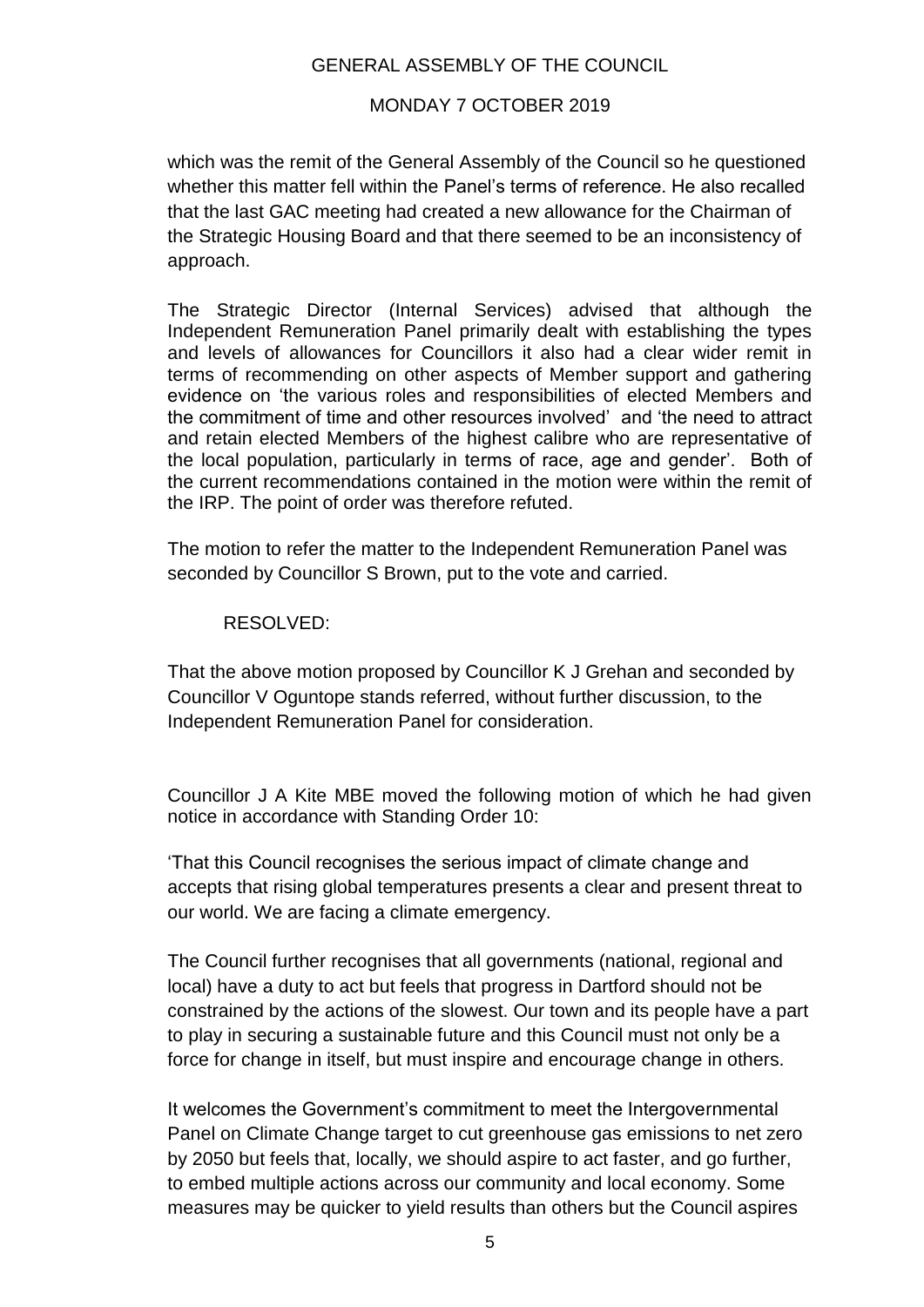to see the effects of climate change tackled earlier than either the 2050 national target or the 2030 date proposed by some.

It commits to pursuing measures that are deliverable, measureable and practical. It will inspire and promote efforts - small and large – to address climate change throughout our local community. It recognises that the interests of the environment are served not by empty promises or by setting one legitimate interest against another but by securing collaboration and a genuine commitment to change throughout the Borough and amongst our residents, neighbourhoods, businesses and wider partners. It will co-operate with other authorities at every tier.

Dartford knows more than most about the particular challenges posed by rising traffic volumes and the impact on local air quality. We commit to increase our efforts to work with highways partners to reduce car use, resolve traffic issues in pollution hotspots and create workable, popular solutions within residential communities to prioritise pedestrians, cyclists and calmer, safer traffic.

It commits to make enlightened choices in our own supply chain and encourage other organisations to do the same with the aim of safeguarding resources and reducing pollution.

It notes the successful inauguration of the Leader's cross-party Working Group on Climate Change and commits to developing this group to include informed and representative local voices.

Finally, this Council sets itself the goal of making a contribution to tackling climate change to match any comparable local authority'.

In introducing the motion Councillor Kite said that climate change represented a clear and present threat and elsewhere thinking was clouded by politics, entrenched and impractical positions and by the differing views of scientists as to target dates for reducing carbon emissions to zero, with some arguing for a target of 2050 and others 2030. It was important for the Council to take a lead and there were some things that could be achieved with the support of local people, businesses and contractors more quickly than these target dates whilst other measures would take longer. It was important to take people and the economy on a journey to embrace these issues and to keep moving forward, encouraging and educating people to change behaviours with an aim of going as far and as fast as possible and doing the things that were practical, measurable and deliverable. He contrasted this constructive approach to that taken by the Extinction Rebellion group and quoted from a letter that he had received from them demanding that the Council should baseline the Council's carbon and ecological footprint in line with its Climate Emergency declaration, commit to sourcing its electricity supply from a 100% renewable provider and insist that its pension fund divested from any fossil fuel investments. It had warned that if the Council did not comply with their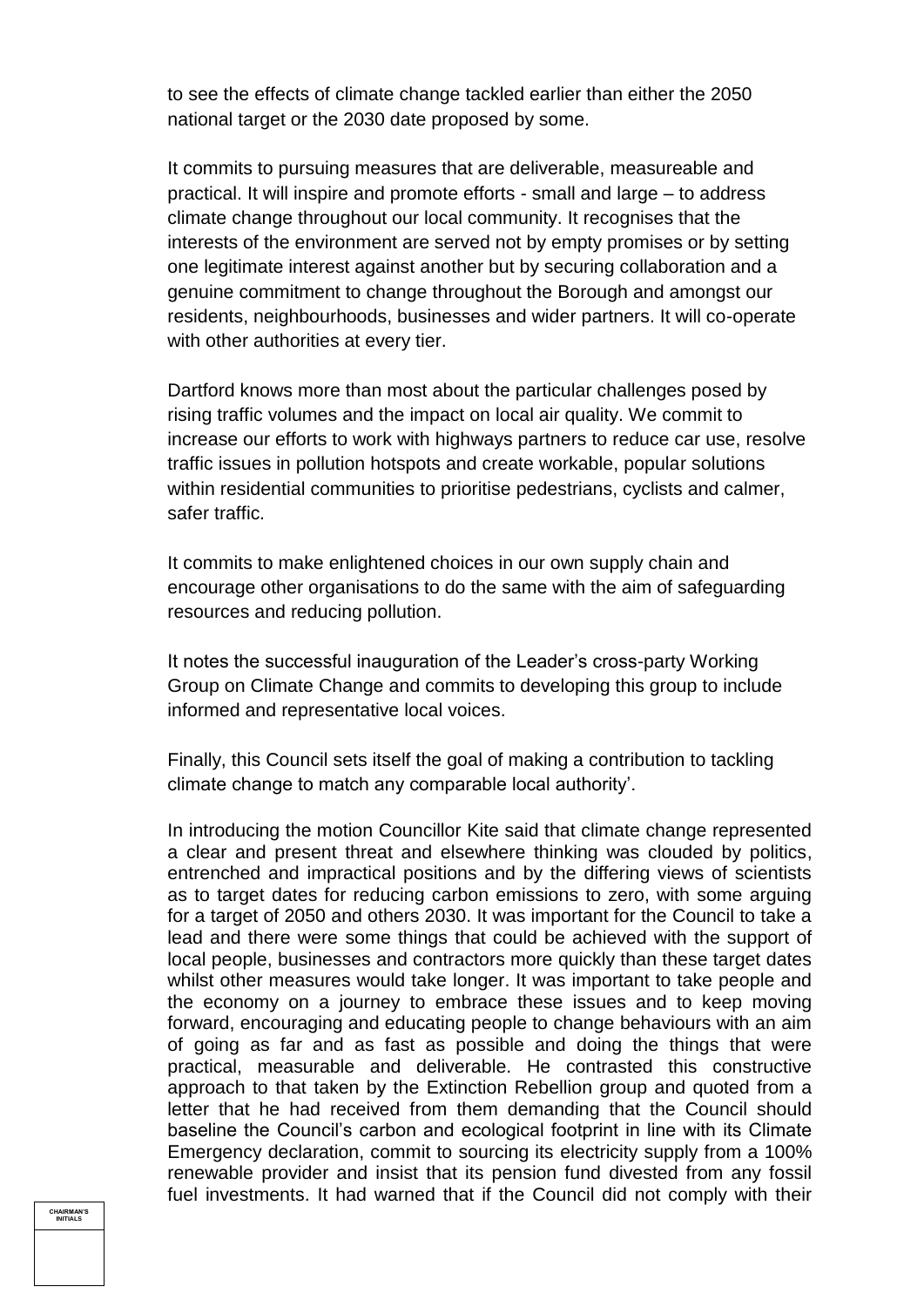### MONDAY 7 OCTOBER 2019

demands within 3 weeks it would seek to disrupt the Council's business. He expressed his anger that a non-elected campaign group should seek to dictate action to a democratically elected and responsible Council in this manner and assured them that the Council's business would not be disrupted by their activity and would carry on regardless. He described his own 'switchon' moment when, after undertaking some research whilst on holiday, he reached the conclusion that action needed to be taken. He had called the Shadow Leader to discuss this and found that they had been in total agreement and that the Labour Group had also been looking at this. There were subsequently positive discussions between all three group leaders. There was the opportunity to take forward measures that were practical, measureable and deliverable and to work with those with legitimate interests to deliver a better environment not only through the delivery of council services but by using the enormous power that the Council had to influence others and to reach out to the communities. Whilst recognising other target dates he wanted to move as fast as possible and to make Dartford the leading authority in Kent on dealing with climate change. This was not about T-shirts, placards and causing disruption to people going about their legitimate business, which merely divided and angered people rather than bringing them together behind this. In Dartford the political groups were committed to working together to do what needed to be done and he commended the other group leaders for their support and Councillor Edie who had worked closely with him in developing the motion.

The motion was seconded by the Deputy Shadow Leader, Councillor L H K Edie, who said that the effects of climate change were already being seen worldwide with rising global temperatures causing extreme weather patterns, crop failures and plant and animal extinctions. The last few years summers had been some of the hottest on record and Kent was likely to suffer severe impacts and it was important for Dartford to come together to do what it could to deal with climate change.

The Leader of the Swanscombe and Greenhithe Residents' Association fully supported working in partnership to deal with this issue and wanted to do so in practical ways that could start to have an impact. Starting small but gathering momentum and having a growing impact across communities.

The motion was put to the vote and carried unanimously.

#### RESOLVED:

That this Council recognises the serious impact of climate change and accepts that rising global temperatures presents a clear and present threat to our world. We are facing a climate emergency.

The Council further recognises that all governments (national, regional and local) have a duty to act but feels that progress in Dartford should not be constrained by the actions of the slowest. Our town and its people have a part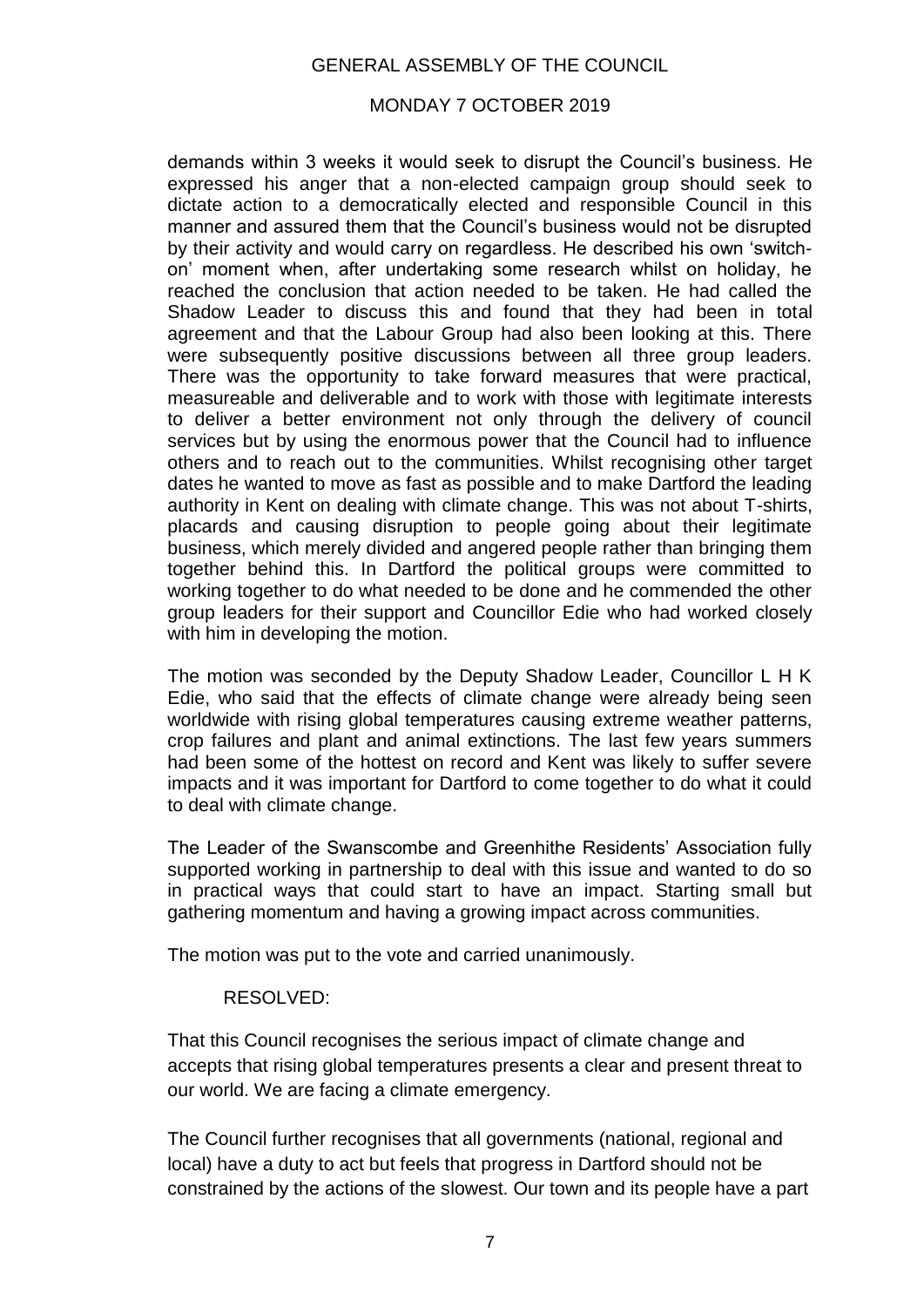to play in securing a sustainable future and this Council must not only be a force for change in itself, but must inspire and encourage change in others.

It welcomes the Government's commitment to meet the Intergovernmental Panel on Climate Change target to cut greenhouse gas emissions to net zero by 2050 but feels that, locally, we should aspire to act faster, and go further, to embed multiple actions across our community and local economy. Some measures may be quicker to yield results than others but the Council aspires to see the effects of climate change tackled earlier than either the 2050 national target or the 2030 date proposed by some.

It commits to pursuing measures that are deliverable, measureable and practical. It will inspire and promote efforts - small and large – to address climate change throughout our local community. It recognises that the interests of the environment are served not by empty promises or by setting one legitimate interest against another but by securing collaboration and a genuine commitment to change throughout the Borough and amongst our residents, neighbourhoods, businesses and wider partners. It will co-operate with other authorities at every tier.

Dartford knows more than most about the particular challenges posed by rising traffic volumes and the impact on local air quality. We commit to increase our efforts to work with highways partners to reduce car use, resolve traffic issues in pollution hotspots and create workable, popular solutions within residential communities to prioritise pedestrians, cyclists and calmer, safer traffic.

It commits to make enlightened choices in our own supply chain and encourage other organisations to do the same with the aim of safeguarding resources and reducing pollution.

It notes the successful inauguration of the Leader's cross-party Working Group on Climate Change and commits to developing this group to include informed and representative local voices.

Finally, this Council sets itself the goal of making a contribution to tackling climate change to match any comparable local authority.

#### **51. URGENT ITEMS**

There were no urgent items.

# **52. COUNCIL IN COMMITTEE**

It was moved by Councillor R S L Perfitt, seconded by Councillor J A Kite and

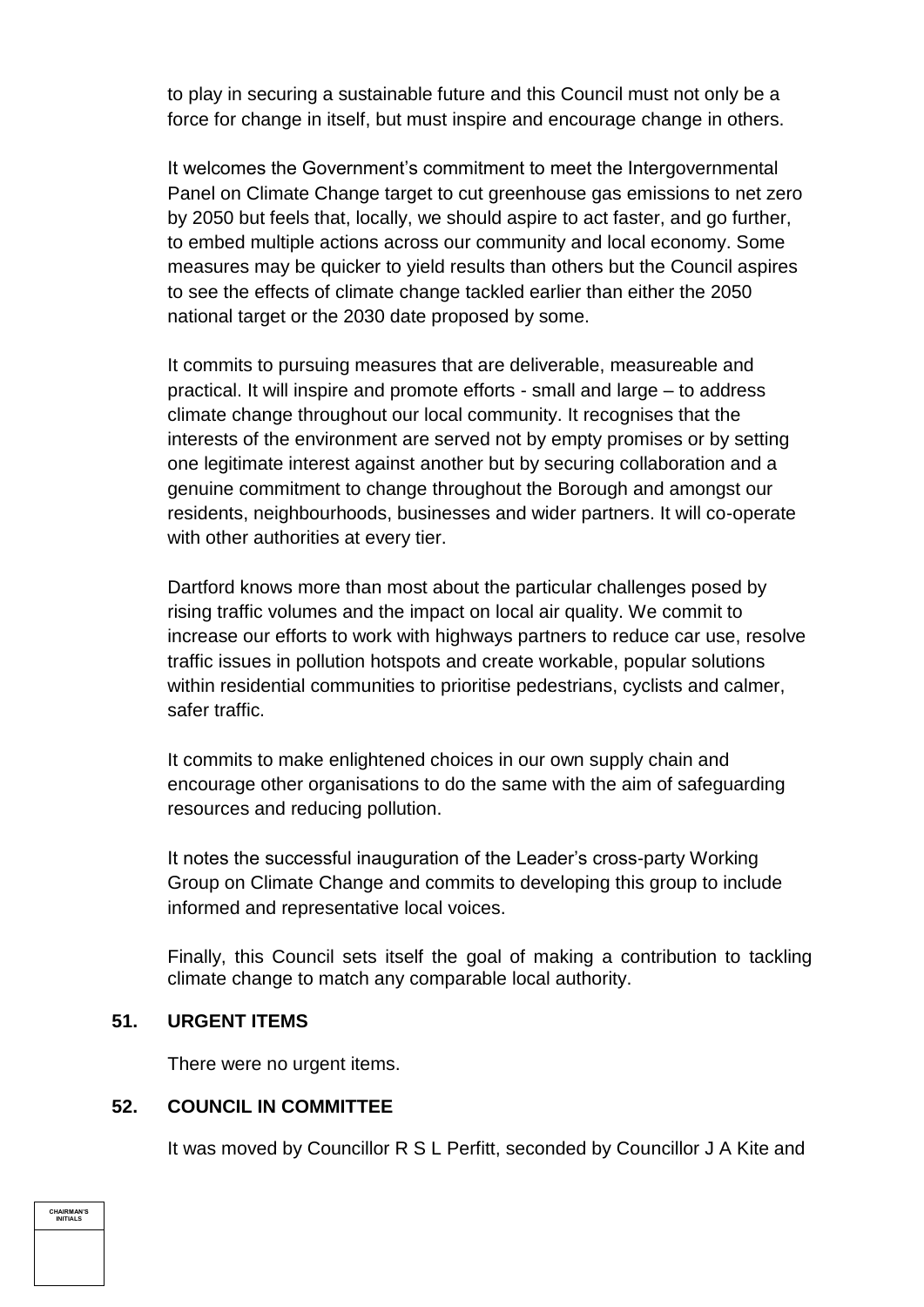## MONDAY 7 OCTOBER 2019

## RESOLVED:

That in accordance with Standing Order 11(13) the General Assembly of the Council go into Committee and the rules of Procedures for Committees do apply.

THE LEADER OF THE COUNCIL, COUNCILLOR J A KITE MBE, IN THE **CHAIR** 

# **53. REFERENCES FROM OTHER COMMITTEES (IF ANY)**

There were no references from other committees.

## **54. CAPITAL PROGRAMME INCLUDING PRUDENTIAL INDICATORS - OUTTURN 2018/2019**

The Council considered a report on the final pre-audit figures for the 2018/19 Capital Programme, the capital resources that were used to fund it and those resources which remained available to fund future investments and approved the carry forward of capital budgets into the 2019/20 financial year.

## RESOLVED:

That the capital budget set out in Appendix C to the report be carried forward into the 2019/20 financial year thereby increasing the total capital budget to £30.771M.

# **55. CRIME AND DISORDER (OVERVIEW & SCRUTINY) COMMITTEE ANNUAL REPORT 2018-19**

The Council considered the work carried out by the Crime and Disorder (Overview and Scrutiny) Committee during 2018/19 which was described in its annual report. The Chairman of the Committee thanked the Members of the committee and officers for their input during the year and also thanked the Democratic Services Officer, David Hook, for his support for the committee's work. He commended the report to the committee.

Councillor Davis reminded Members of the importance of the Committee's work in tackling crime and disorder in the Borough and highlighted that violent crime had increased with three violent crimes occurring every day.

#### RESOLVED:

That the Crime and Disorder (Overview and Scrutiny) Committee Annual Report 2018-19 be noted.

# **56. RE-CONVENING OF THE GENERAL ASSEMBLY OF THE COUNCIL**

It was moved by Councillor J A Kite, seconded by Councillor S Brown and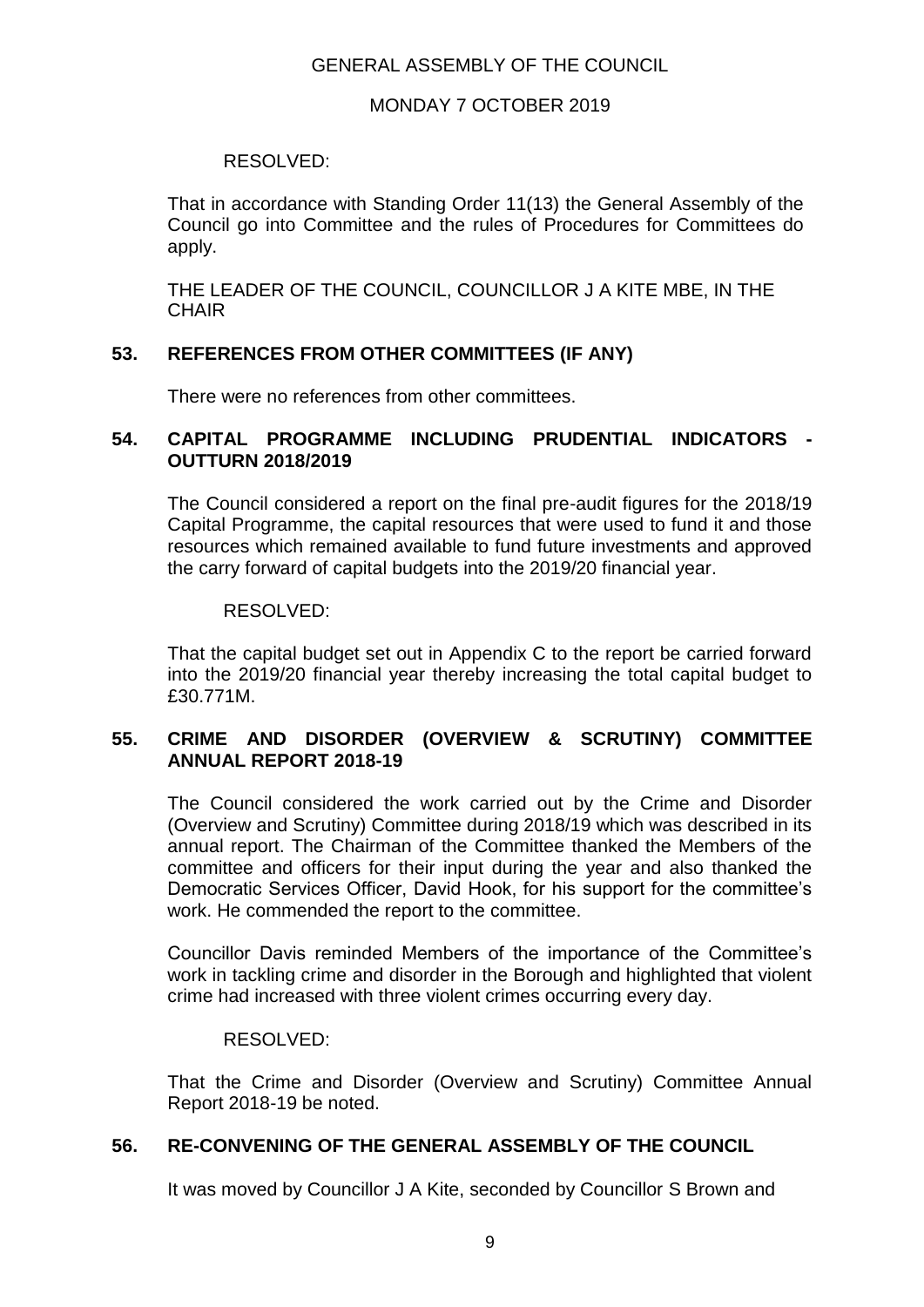## RESOLVED:

That in accordance with Standing Order 11(14) the General Assembly of the Council now re-convene.

THE MAYOR, COUNCILLOR R S L PERFITT, IN THE CHAIR

#### **57. RESERVED MINUTES**

The Mayor announced that one Cabinet minute had been reserved for debate in accordance with Standing Order 16(14)(1)(a).

# **Minute 39 – Review of Charging Periods for Highfield Road Car Parks – (Cabinet – 5 September 2019)**

The Shadow Leader explained that although he had reserved this minute for debate Councillor Jones wished to speak on the issue as a local Member.

Councillor Jones said that a number of Members had registered concerns about parking in the vicinity of Highfield Road at the Cabinet Advisory Panel meeting on 2<sup>nd</sup> September. Since the introduction of the pay and display arrangements in the Highfield Road car park it was now little used and residents could not afford to pay £5 per day to park there. Much of the road opposite was covered by yellow lines and a number of residents had also spent money to introduce dropped curbs. All of these factors meant that there were serious problems for residents of Highfield Road and neighbouring streets who needed on-street parking and considerable frustration as a result. Whilst he recognised that there had been problems with abandoned vehicles in the car park before the introduction of charges he felt that the CAP meeting had recommended that spaces should be made available in the car park free of charge for local residents but that the Cabinet had instead decided to look at the introduction of a Resident's Parking Scheme with an annual charge for permits.

The Leader of the Council explained that the CAP had an important advisory role and that the CAP's had been set up to ensure that all Members had an input to Cabinet decision making. He understood the situation in Highfield Road and the Council had quite rightly reviewed the position in light of resident's views and the current demand on the car park following the introduction of pay and display charges. As a result the Council was considering the introduction of a resident's parking scheme which would include reserving a number of spaces in the car park for residents who wished to buy a permit. This would be on the same basis as other residents' parking schemes in the borough for which there was a £50 annual charge. The Council paid to operate and maintain car parks in the borough and it was important that this was done on a cost neutral basis and that residents using the car parks contributed towards these costs. It would not be right for the Council to provide these facilities to the owner occupiers opposite the car park on a free basis as there could be no preferential arrangements given that a charge was levied where other Residents' Permit schemes operated in the Borough. The Cabinet had had regard to the views of the CAP and considered the various options available before making its decision.